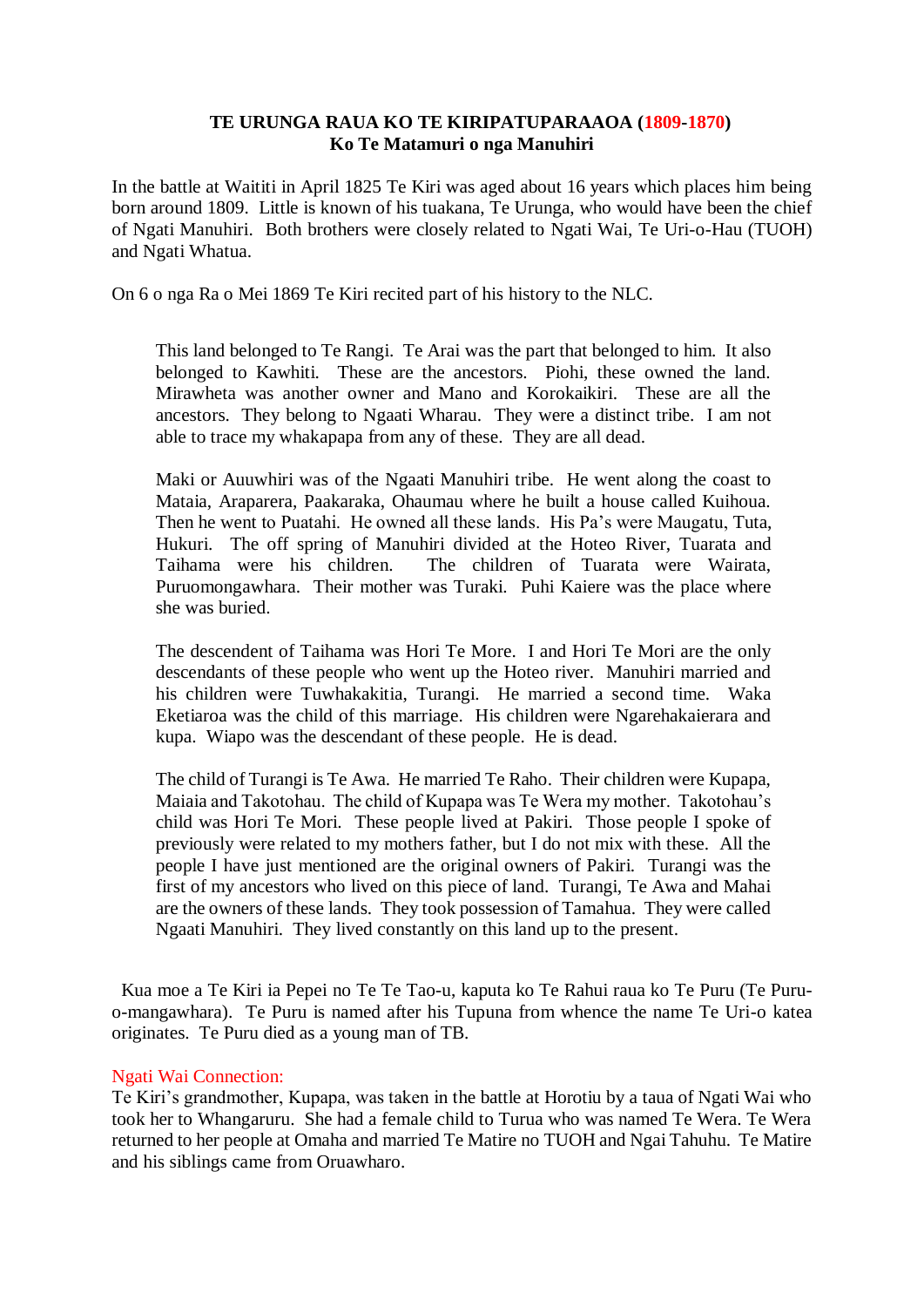#### TUOH Connection:

Te Kiri's Tupuna matua were Korowharo raua ko Te Kirikaiparaoa. Te Kiri later in life would also use his grandfather's name Kaiparaoa but was buried at Waikowhai under his known name of Patuparaoa.

#### Tainui Connection:

Makinui who came from Kawhia had a number of offspring. A son Manuhiri was the chief whose name we identify as our iwi name. Makinui's people took the name Te Kawerau and migrated northwards. Manuhiri's daughter was the first of our ancestors to occupy Pakirikiri and Omaha.

 I moe a Turangi i a Wananga no Ngai Tahuhu. As the generations progressed this Te Kawerau/Manuhiri line continued which gave us our hapu name of Te Uri-o-katea. This name originated from the off spring …………. The evidence of our Manuhiri lineage is given by Te Kiri and his tuakana Te Urunga who were steadfast in their Tainui identity. Proof of this identity can be found in the land claims from the NLC of the late 1800s.

## **Ngati Whatua Connection:**

Our intimate connection to Ngati Whatua originates from the marriage of Pepei no Te Tao-u and Te Kiri. Te Tao-u is one of the 4 original descendants of Tua.

## **Te Kiri's 40 acres:**

.

West of Warkworth is situated the old rohe of Kourawhero on the Old Woodcocks Rd. When Te Kiri and Te Urunga signed the sale deed to this land they forgot that within its boundary was an ancient wahi tapu. Who is buried in this wahi tapu is now forgotten and Te Kiri does not reveal their identity.

 Due to its location, near the Pa Maioro Kikitangeao, the Pa of Te Tahinga, one may assume that the koiwi of Ngati Tahinga and his people reside there. It may also include the koiwi of our Ngai Tahuhu people. This wahi tapu is known by the Pakeha as Maori Hill. When Te Kiri realized the mistake he purchased the piece of land back from the Government. Unfortunately, some years later, after the death of Te Kiri, the wahi tapu was resold.

## **Ko Te Parekura ki Waititi (Te Ika-a-rangnui-1825):**

In April 1825 all of the northern tribes came south to seek utu from the Kaipara people at the battle that became known as Te Ika-a-Ranganui. The genesis for of this battle was the defeat of Nga Puhi at Te Moremonui in 1807. This battle was known as Te Kai-a-Te Karoro and Te Haenga-o-Te One.

 The match that later lit the fuse was the battle at Te Kohuroa (Leigh) in 1820. A Taua of Ngati Wai/Nga Puhi arrived at Omaha where they attacked our people and consumed the dead. Our people were informed that our women and children were destroyed by fire (consumed) and that Ngāti Wai and Ngā Puhi were the perpetrators.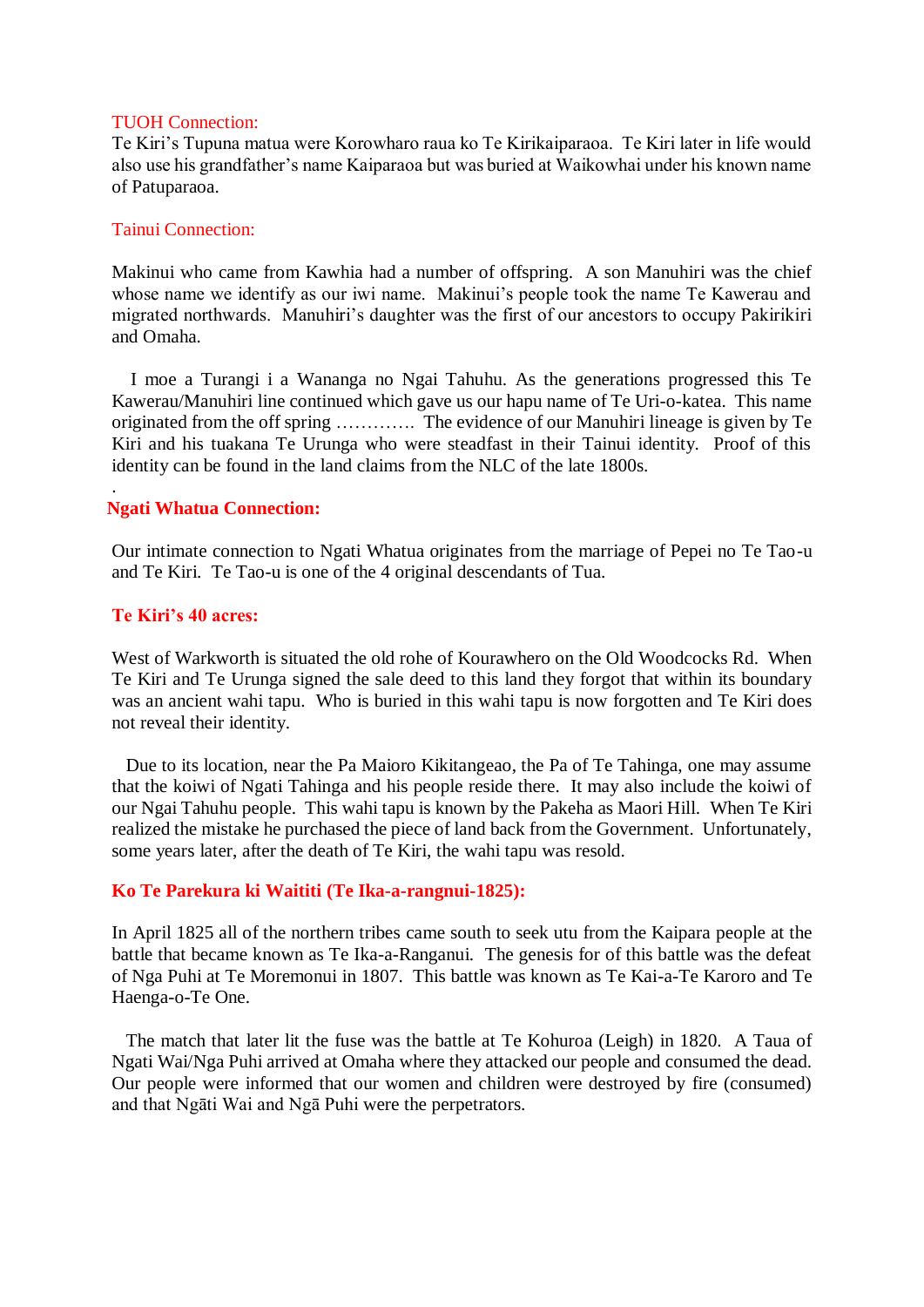Te Moananui of Ngati Wai stated that Nga Puhi and Ngati Wai attacked the people at Te Kohuroa and heard that it was Ngati Manuhiri who attacked them. He stated that Nga Puhi and Ngati Wai were defeated and almost destroyed.

 During this battle Te Koriwhai of Ngati Wai/Nga Puhi was killed. Unfortunately for Ngati Manuhiri Te Koriwhai was the nephew of Te Whareumu no Ngati Hine who then sought utu for the death of his nephew.

#### **Te Ika-a-Rangnui-1825**

The northern Taua is said to have numbered about 500 Toa. The Kaipara Taua around 1000. A Nga Puhi source has indicated that the northern Taua consisted of 2000 Toa who possessed 500 pu. It is said that all of the northern tribes came to fight the Kaipara iwi.

 Ngä Puhi found the Kaipara taua occupying the western side of the stream with their right flank extending into a stand of native bush. A minor skirmish commenced in which the Ngä Puhi chief Wharepoaka was wounded, and the skirmish ended for reasons undetermined.

 Ngä Puhi then retreated to their canoes but found they had been damaged by the enemy and remained in that area for a further three days to repair them. On the fourth day the Kaipara Taua appeared, determined to give battle to Ngä Puhi whom they assumed would now be trapped between them and the sea.

 The Kaipara Taua's left flank barred access to Ngä Puhi crossing the Kaiwaka stream and they then commenced battle by attacking across the stream and forcing Te Whareumu's forces to give ground. Hongi's timely intervention prevented a complete rout. It appears that this strategy had been planned by Ngä Puhi and a narrative coming from one of Te Whareumu's descendants suggests that Te Whareumu was to give ground and pull in the Kaipara Taua. At a certain point Te Kawiti arrived with 500 Toa which routed the Kaipara Taua.

 The Kaipara Taua were driven back across the stream and made a number of charges in an attempt to close with the northern forces, but it was Ngä Puhi's superior fire power that kept the Kaipara Taua at bay. According to Smith, who was shown the battle site by Te Puriri of Te Uri-o-Hau in 1860, one hundred and twenty Kaipara people fell in one spot when they tried to rally their forces. It was indicated that Ngäti Whätua was within arm's length of Nga Puhi when they fell.

 Seeing that the battle was lost the Kaipara Taua began their retreat to the Kaiwaka River pursued by Nga Puhi. Puriri indicated to Smith that 'for the foolishness of Nga Puhi all of the Kaipara Taua would have been destroyed.' The Kaipara people broke into small groups making their escape to their relatives at Waitakere, Waikato, and Whangarei. According to Te Puriri, Te Uri-o-Hau escaped to the mountain Ranges of Tangihua for refuge. The loss of Hika's elder son in the battle caused Hika to give orders to the effect that all prisoners would be killed. Nga Puhi pursued the Kaipara for about a month until their resources ran out.

#### *Ko te Mutunga :*

While there is no historic mention of Ngäti Manuhiri being directly involved in the battle fragments of evidence in support of their involvement is available. Smith comments that Te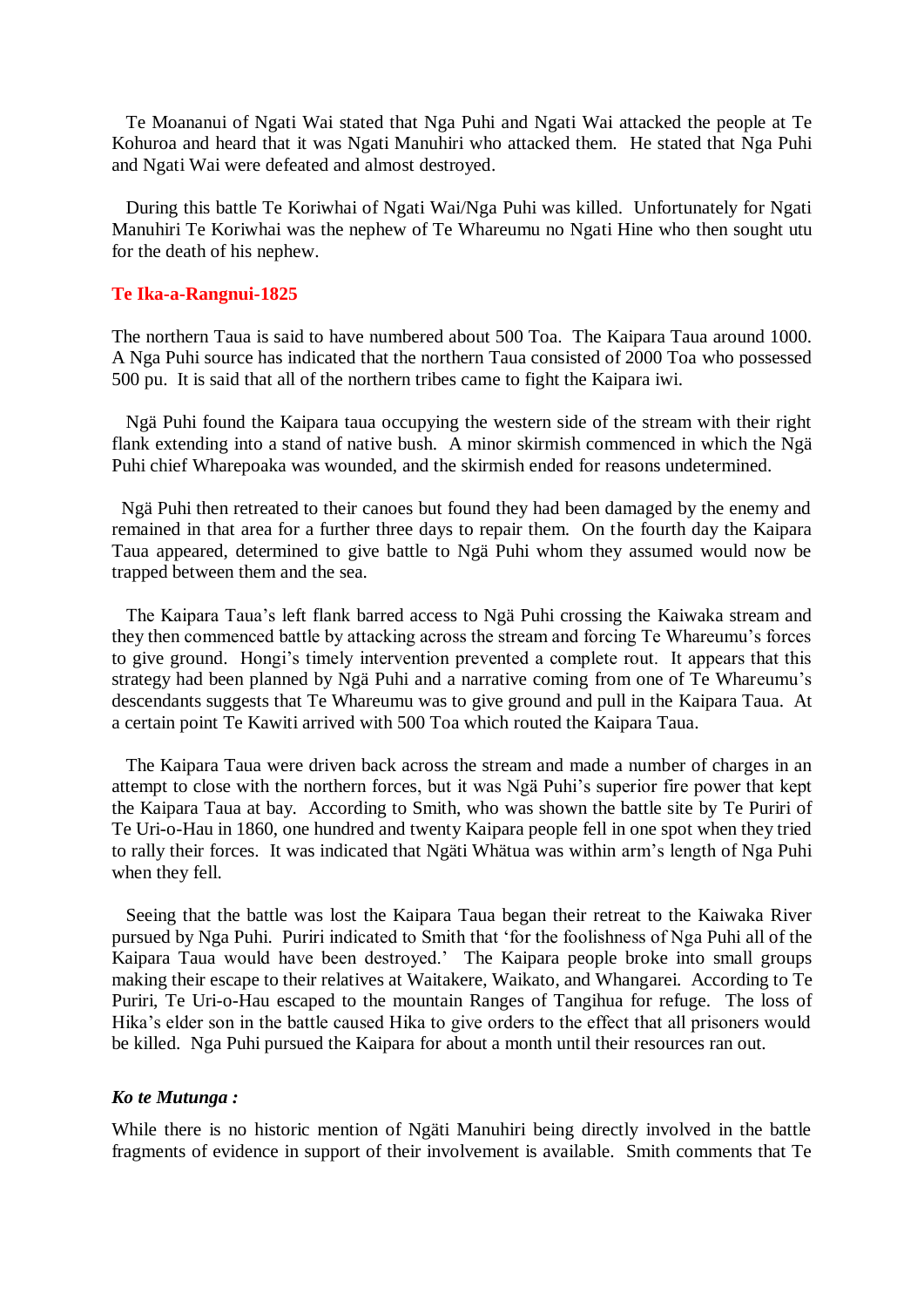Uri-o-Hau escaped to the 'fastness of Tangihua,' a mountain range in the north Kaipara area near Tangiteroria.

 At the time of this battle, while Ngäti Manuhiri would have been part of the Kaipara Taua, they did not accompany them to Tangihua, but under the leadership of Te Urunga and Te Kiripatuparaoa sought refuge in the vastness of Te Patumakariri and Te Pouri.

 It appears then while withdrawing from the battle we were pursued by Patuone and Nene's Taua south along the Pakirikiri Beach where further skirmishes took place. A site now identified as Pakiri U is a wahi tapu where the dead of our people, and probably Nga Puhi, were buried.

 Te Kiri was captured by the northern Taua and was being prepared to be eaten. However, Nga Puhi wanted a demonstration of Te Kiri's prowess with the rakau to which he obliged. During the demonstration Te Kiri forced an opening in the Nga Puhi ranks and made his escape.

 A Ngäti Manuhiri narrative recalls a meeting between the Ngä Puhi chief Patuone, Te Urunga and Te Kiri at Pakirikiri. As a result of this encounter Patuone allowed our people to resettle their lands and Patuone's people, Ngäti Hao, were gifted land at Te Ngere on the Tawharanui Peninsula,

*'My tribe is Nga Puhi, my hapu Ngati Hao. This was not my land formerly. It was ceded to us. Te Kiri – Te Urunga – Tauwhitu gave this land the reason was in payment for the assistance given by the Nga Puhi.' <sup>1</sup>*

 To further cement the relationship that now existed between Ngati Hao and Ngati Manuhiri, two women from Nga Puhi married two of Te Kiri's grandsons.

 According to Smith, who visited the battle site around 1867, the area was littered with the bones of the fallen. Unfortunately, after the Settlers took possession of the lands around the battle site, the bones of the fallen were gathered and ground up as fertilizer.

## **The Death of Te Kiri:**

The Southern Cross newspaper of August 1870 records the death of Te Kiri. The article states that a tangi was held for the chief who died at Omaha. From other sources it appears that Te Kiri died of pneumonia

 In May 1915 the Otamatea times recorded the unveiling of the Tohu to Te Kiri. Te Urunga and Pepei. An invitation was sent out to all the settlers in the area to come to the unveiling and about 200 people attended.

 The article shows that at 2pm a procession proceeded to the wahi tapu. The Rev A. Tui a Methodist minister from Helensville conducted the service followed by the singing of hymns. The Tohu was draped with valuable mats and everyone was asked to walk past and touch the ribbons attached to the mats. Later the draping's were pulled away by the relatives revealing the monument.

1

<sup>&</sup>lt;sup>1</sup> Te Reti Papahia cited in KMB. 1